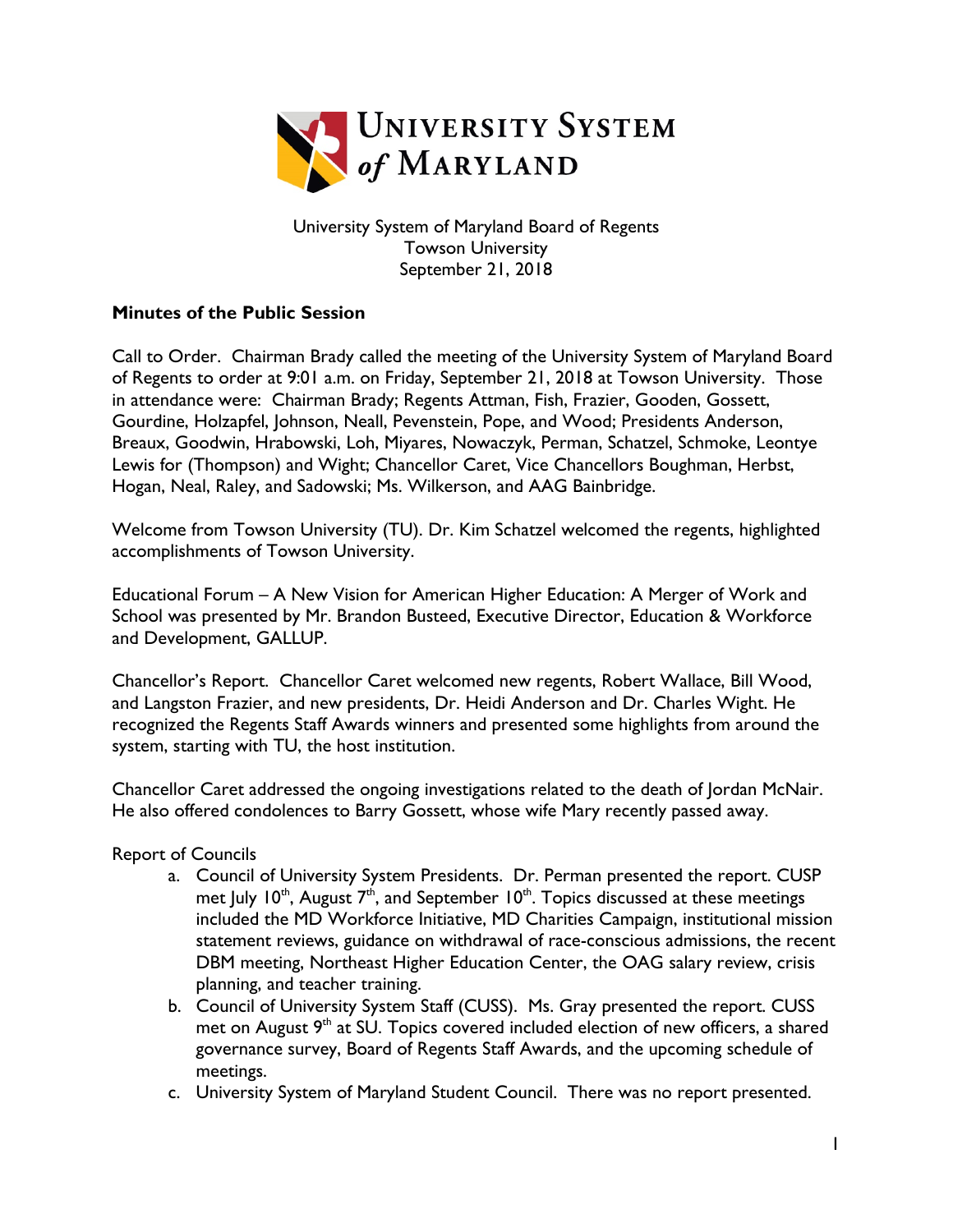- d. Council of University System Faculty (CUSF). Dr. Westerman presented the report. The CUSF Executive Committee met in late July to discuss planning for the 2018- 2019 academic year. Inititiatives on the agenda were academic integrity, faculty salaries, faculty evaluation, and more. The Executive Committee also discussed upcoming meetings, Advocacy Day, and Faculty Awards.
- 2. Consent Agenda. The Consent Agenda was presented to the regents by Chairman Brady. He asked if there were any items on the agenda that should be removed for further discussion. Regent Gourdine requested that the Update on USM Matters for Baltimore: B-Power be removed. Chair Brady moved and Regent Johnson seconded the motion to accept the consent agenda; it was unanimously approved. Regent Wood also noted that in the August  $17<sup>th</sup>$  special meeting minutes, it should be clarified that the investigations were referred to the OAG. The items included in the consent agenda were:
	- a. Committee of the Whole
		- i. Approval of meeting minutes from August 17, 2018 Public and Closed Sessions of a Special Board Meeting (action)
		- ii. Approval of meeting minutes from August 30, 2018 Public and Closed Sessions of a Special Board Meeting (action)
		- iii. Board of Regents Staff Awards (information)
			- 1. Effectiveness and Efficiency: Brian Duke, UMCES
			- 2. Effectiveness and Efficiency: Beth Walsh, SU
			- 3. Outstanding Service: Denise Williams, CSU
			- 4. Outstanding Service: Sara Lopez, UMCP
			- 5. Exceptional Contribution: Gary Seibel, UMCP
			- 6. Exceptional Contribution: Cheryl Hill, UMCP
			- 7. Extraordinary Public Service: Luis Alfonzo, UMCP
			- 8. Inclusion, Multiculturalism & Social Justice: Susan Willemin, TU
		- iv. Resolution on Defense Security Service (action)
	- b. Committee on Organization and Compensation
		- i. Approval of meeting minutes from September 11, 2018 Public and Closed Sessions (action)
		- ii. Status of Work Plan on Executive Compensation and Governance (information)
	- c. Committee on Finance
		- i. Frostburg State University: Gift of a Property from the Frostburg State University Foundation (action)
		- ii. Towson University: Athletic Field Improvements (action)
		- iii. University System of Maryland: Review of Capital Improvement Projects (information)
	- d. Committee on Education Policy and Student Life
		- i. Approval of meeting minutes from September 7, 2018 (action)
		- ii. 2018 Mission Statements, Goals, and Objectives (action)